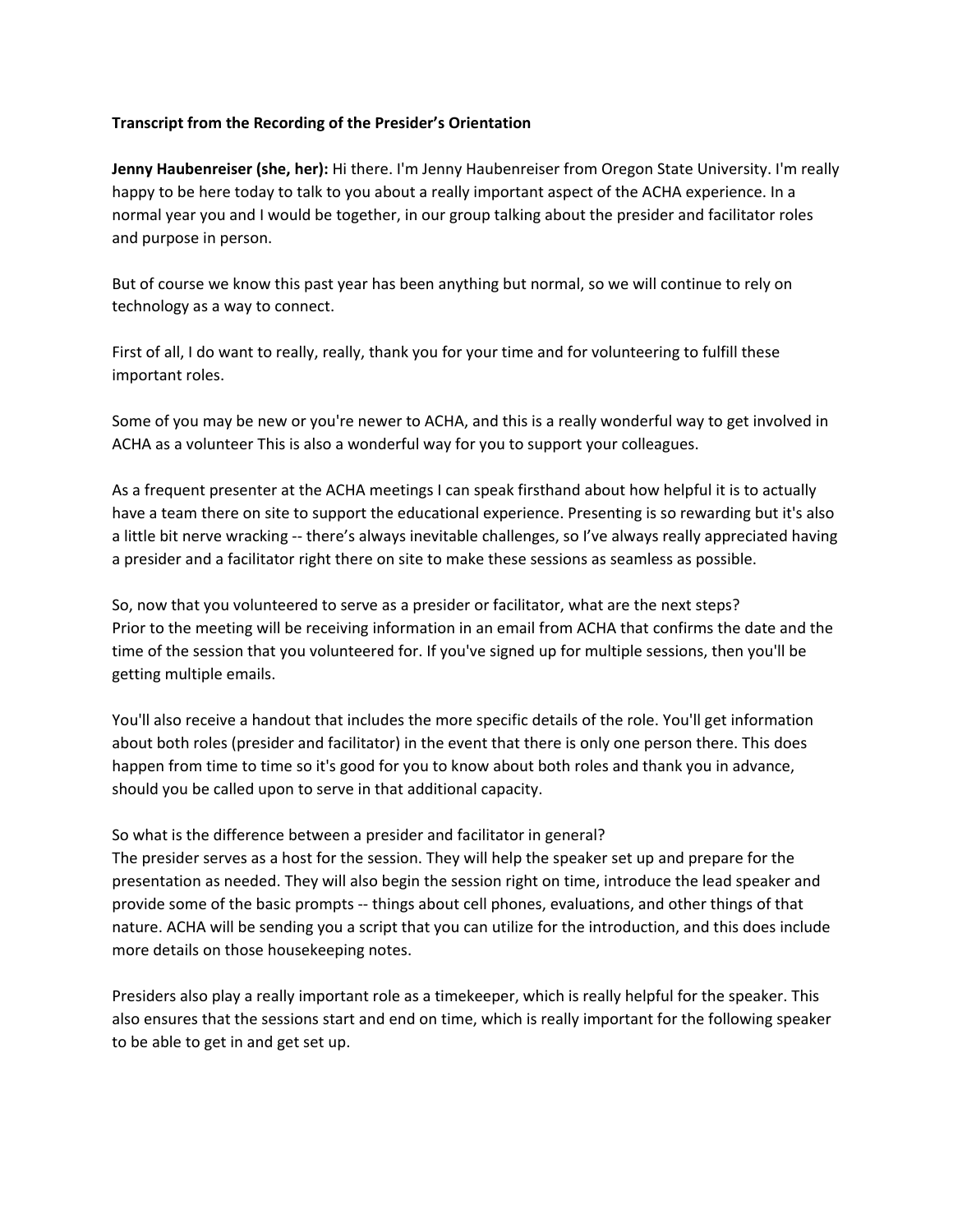You can work out the time keeping plan with the speaker beforehand. There will be five minute and 10 minute cards there for you to use as prompts in room.

Monitoring the discussion for commercial bias and promotion is also an important responsibility of the presider. This isn't frequent but there have been instances in the past or a comment is made by speaker, or a question comes up from an audience member that has led to a discussion that could be considered as introducing bias into an educational activity, which is determined by the accrediting boards that allow a ACHA to provide continuing education, so this is really important.

Presiders may recognize that the discussion is perhaps becoming inappropriate for the CE activity, but may not know exactly how to intervene. So a handout that you'll be receiving from ACHA includes a few examples on how best to handle this type of situation if it comes up. Again, it's not frequent, it's unintentional, but it's a good thing for you to be mindful of as a presider.

The facilitator is typically stationed at the back of the room and greets attendees as they come in. They can assist folks in finding an empty seat, they can distribute handouts, and they can answer any questions that the attendees might have or support the presenter as needed.

If the session is becoming crowded, facilitators are helpful in helping create space, particularly for late comers if all of the seats end up being taken. Do note that we can't bring in additional chairs into those rooms; they are already set up at capacity so if this is the case, the facilitator may need to direct people to a different session.

Also, if there are any issues with the room or technical problems during the session itself the facilitator is usually the one that will go alert a member of the ACHA staff. There are also staff members from the technical team usually readily available that can step into assist.

Again, if the session only has a presider or a facilitator, the top priority should always be in supporting the speaker as needed.

So, as mentioned, you will be receiving or you have already received more detailed information about your role, but here's a few general pointers that I'll mention.

When you get to San Diego, pick up the final program, double check the time, the location, and the date of your session. Please plan on being there 15 to 20 minutes before the session starts, introduce yourself to the presenter, and stay available to assist as needed.

If for some reason once you're there you're not able to serve as a presider or facilitator for that assigned session, please go to the ACHA Speaker and CE Support Booth, which will be right in the registration area, and let Katie Francavilla know so that she can alert the speaker that you won't be able to attend.

All rooms are equipped with a laptop and if the speaker has submitted their slides to the ACHA portal as they've been instructed to do, those slides will already be pre-loaded onto the laptop. There will be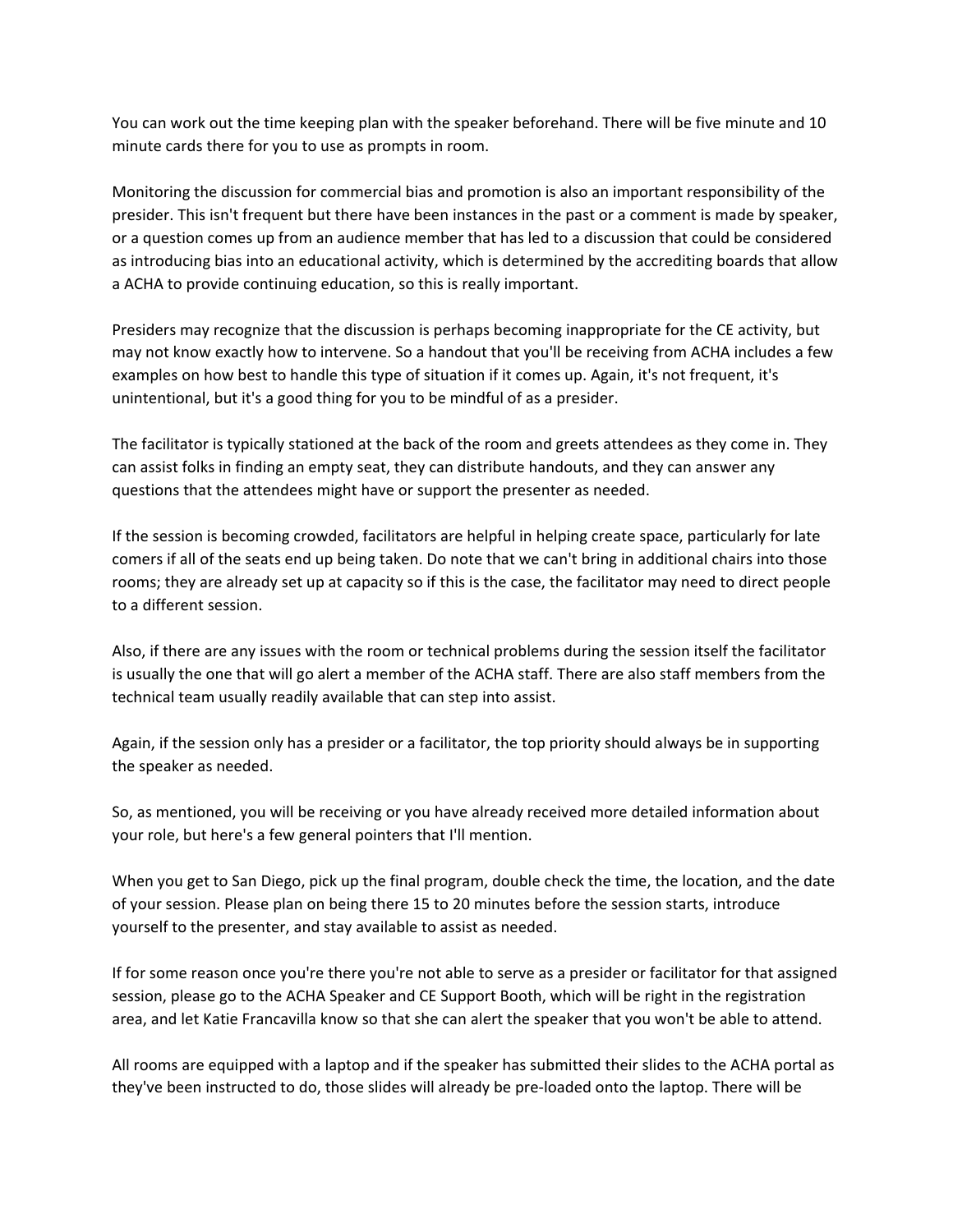members of the technology team available to assist. If the speaker has updated their slides or they need to load those up right there on site, there will be a delay in accessing them.

There are always lots of questions about handouts and copies of the presenter slides. I's rare now that speakers actually bring paper copies of their slides, if you will. If the speaker has submitted those slides to ACHA through that portal, those will be posted on the web page. If the slides are submitted late or some last minute changes are made, there will be a bit of a delay. That web page will remain open and available to meeting attendees through August 1.

The webpage will also be accessible by the meeting app, and details will also be printed in the Final Program.

So again, thank you so, so much for volunteering your valuable time at the annual meeting. On behalf of the speakers and the attendees, we thank you for that service. It will certainly contribute to a more successful meeting. So travel safely and be well.

**Wendy Copp (she, her):** Hi I'm Wendy with Production Resources Group. I am very happy to be with you today to talk to you a bit about ACHA and the technology we get to use this year in San Diego.

A lot of you have seen me before. I usually give this presentation in person, but alas technology wins this year so I'm coming to you on zoom.

Production Resource Group (or otherwise known as PRG) is part of the ACHA production team, and I'd like to share a few things with you -- just some best practices and things to think about while you're in the meeting.

The first and foremost thing that I can share with you is please don't hesitate to ask for help if you need help with anything -- adjusting sound, a presentation in the room, any type of equipment, please come flag us down. We will be very recognizable because we'll have the PRG logo on our shirts and you are more than welcome to grab any of us, we can all help.

The second a little bit about what technology will be in the rooms, we will be providing laptops in each room where the speakers will be able to access their presentations. Before the event goes into action the presenters have the chance to upload their presentations. And therefore, they are accessible from any laptop in any room on the meeting site when you all get there.

We can assist them in finding those presentations and making sure they're up and ready, but we can show you how to do that, or you can always ask for help if that's not something you're comfortable doing.

Each laptop has a great key on it -- it's the F9 key. So if you get stuck and you need help, go ahead and press the F9 key and that will page our team in the Speaker Ready Room and they will dispatch help wherever you need, so that's pretty easy.